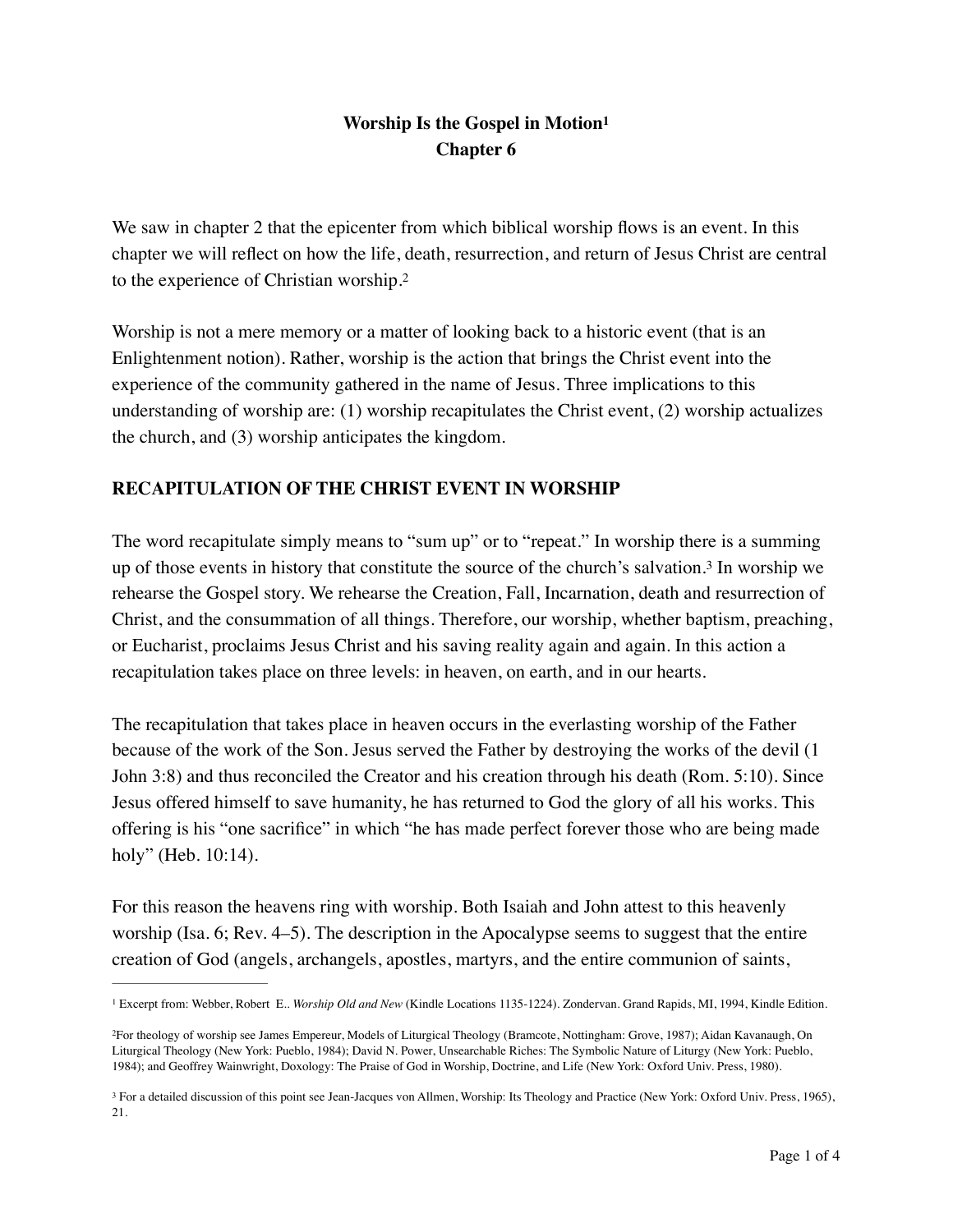material and immaterial) offers unceasing praise to God. And here, in this heavenly worship, the central focus is on the "Lamb," who stands at the "center of the throne." All gather around him in worship and song (Rev. 5:6–9).

<span id="page-1-1"></span>Some scholars believe that the structure of the book of Revelation was based on early Christian worship.<sup>4</sup>Whether it was or not, it at least appears that John recognized the need to pattern earthly worship after the heavenly (Rev. 4–5). Our worship is like heavenly worship in that it centers around Jesus and his work. In worship we "sum up" or "recapitulate" the work of Christ. That one unrepeatable event in history is made real again and again through the power of proclamation (by the Holy Spirit) that confronts us with the reality of new life in Jesus Christ.

This is not, as late medieval theology suggested, a re-sacrifice of Christ. It is instead the continual recognition of the once-for-all offering of Jesus Christ. In worship we recall the Christ event that accomplished our redemption, and we offer our praise and adoration to the Father through the accomplished work of the Son. Thus, the character of Christian worship is informed and shaped by the retelling of the Christ event.

The third aspect of recapitulation is concerned with making certain that what happens in heaven and on earth happens in the heart. The relationship between the eternal and the internal must never be neglected in worship. What we do externally should signify what is happening internally. In worship we offer ourselves as Paul admonished: "Offer your bodies as living sacrifices, holy and pleasing to God—this is your spiritual act of worship" (Rom. 12:1).

The experience of worship as a recapitulation of the Christ event brings heaven, earth, and the believer together in a single whole. The church joins in that great chorus of voices to offer praise to the Father through the Son by the Spirit, and in this action the church is actualized.

### **ACTUALIZATION OF THE CHURCH IN WORSHIP**

The image that best describes what happens when the church comes together for worship is taken from the congregation of Israel at Mount Sinai. Here Israel through the covenant became the people of God. The technical term used to describe these people is the qehal *Yahweh*. They are the assembly saved from Egypt; thus they become as this term implies "the assembly of God." The special characteristic of this assembly is worship. Thus, the five elements of worship discussed in chapter 3—divine initiative, the structure of responsibility, the proclamation of the Word, the assent of the people, and the act of ratification—characterized this assembly. These

<span id="page-1-0"></span><sup>&</sup>lt;sup>[4](#page-1-1)</sup> See Massey H. Shepherd, The Paschal Liturgy and the Apocalypse (Richmond: John Knox , 1960).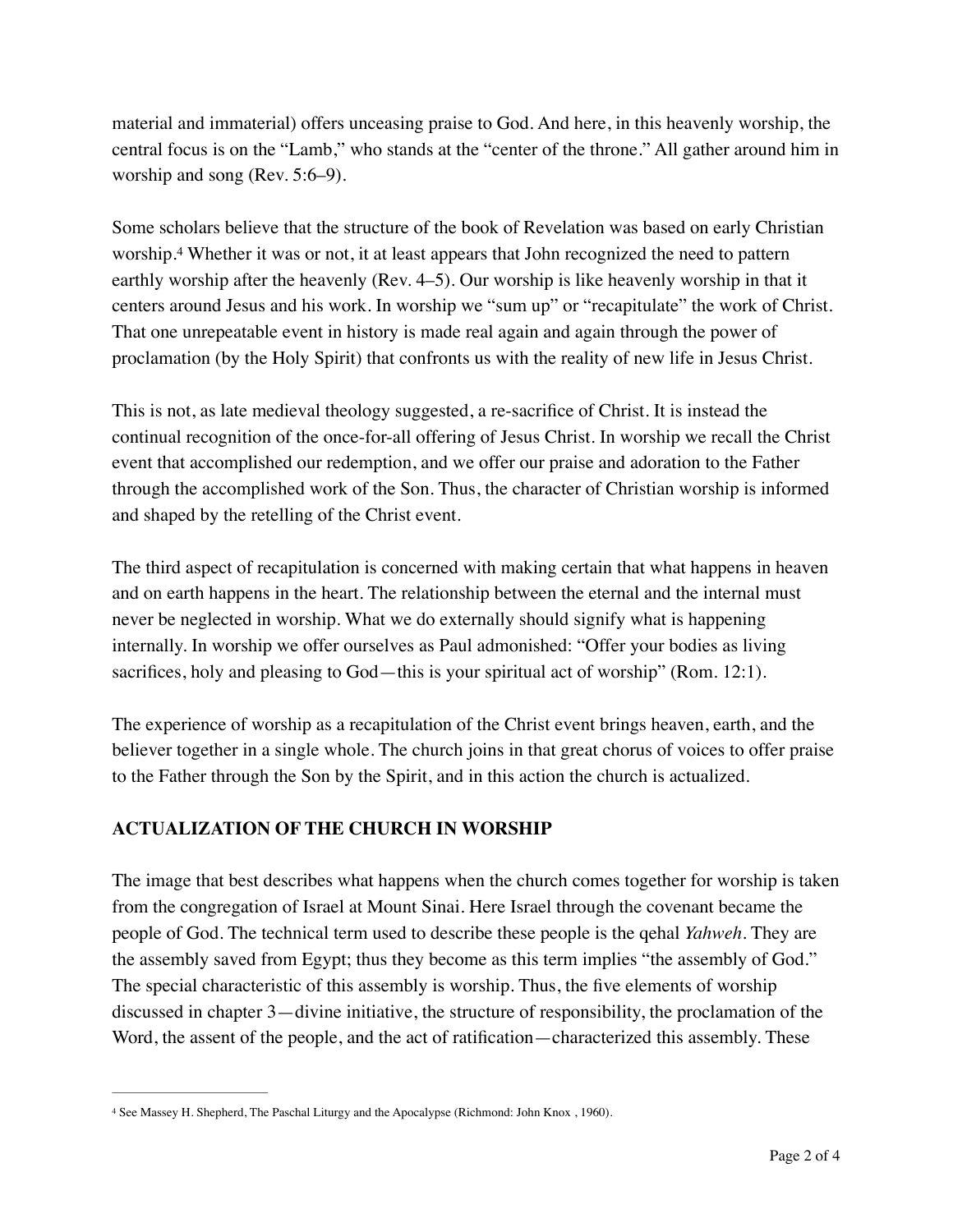elements define the nature of the gathering in which Israel as God's special people become actualized.

Similarly, the church is an assembly gathered for worship. The church constitutes the people of God on earth, assembled in the name of Jesus. Like the nature of the people of Israel, the nature of this assembly is defined by an event. In this sense the church may be defined as the "people of the Christ event." Thus, when believers come together, the church, as the people of the Christ event, becomes a reality. One can say, "Here is the church," or, "Here are the people who belong to God" as a result of the Christ event. In this way the church is actualized.

The view that worship actualizes the church rests on two arguments. First, all the physical signs of Christ's presence in the church are evident. Second, these signs represent a spiritual reality.

First, the physical signs of Christ are evident in the variety of gifts and workings within the body. Each member of the body has his or her own gift (Rom. 12:6; 1 Cor. 7:7). No one person fills all the offices or possesses all the gifts, but worship brings believers together and arranges them according to their functions. These people have the Word of God, through which God speaks to them. They also have the sacraments, baptism and Communion, which remind them of the purpose for which they have gathered. The point is that in these signs—people, offices, gifts, Word, sacraments—the church is present and visible.

Second, these signs communicate the spiritual reality they represent. God has made his material world in such a way that it could be the vehicle through which spiritual realities are realized. We see one thing, but we apprehend another. The offices and gifts are expressed through people, but through them we also see the ministry of Jesus Christ, who oversees the church, pastors the flock, and serves the church. In the Word we hear the voice of God. In baptism and the Eucharist we apprehend the cleansing of our sin and are nurtured in Christ.

In this way worship actualizes the church and becomes the means through which Christ, the head of the church, becomes present to his body. We dare not deny this physical side of spiritual communication where through the action of worship the triumphant presence of the risen Lord is actualized and the anticipation of his bodily return is celebrated.

### **ANTICIPATION OF THE KINGDOM IN WORSHIP**

<span id="page-2-1"></span>Because worship has to do with the Christ event, the eschatological hope for the consummation ofthe work of Christ cannot be neglected.<sup>[5](#page-2-0)</sup> Thus, worship expresses the tension between Christ's

<span id="page-2-0"></span><sup>&</sup>lt;sup>[5](#page-2-1)</sup> Shepherd, Paschal Liturgy, 57ff., and Wainwright, Eucharist and Eschatology, 110ff